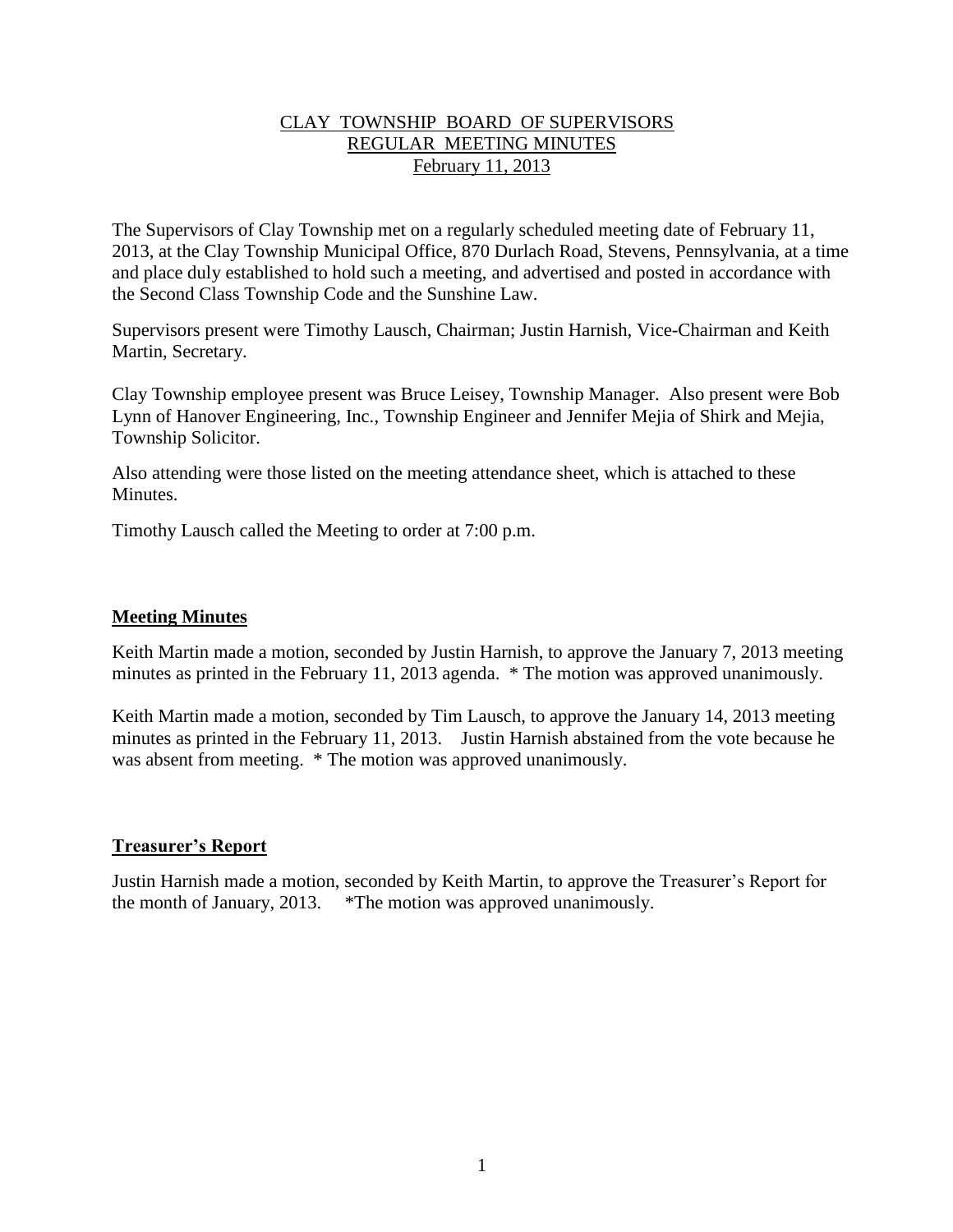# **Visitors**

1. Lou Katz, 30 Meadow Drive

Mr. Katz explained that two weeks ago the water line from his residence to the curb stop broke. Ephrata Water Authority said that Clay Township is responsible for installation inspections. Mr. Katz said that the line was installed in 2007.

Bruce Leisey will contact Ephrata Water Authority regarding inspection responsibilities.

No other decisions were made at this time.

2. Herb Noack, 216 Woodchuck Drive

Mr. Noack asked for a status of the speed limit signs.

Earl Stauffer, Road Master, will install signs in the near future as weather allows.

No other decisions were made at this time.

# **Engineer's Report**

1. Eastern Mennonite Publications – Land Development Plan

Ted Cromleigh, Developers Engineer, reviewed the updated plan with the Board of Supervisors.

Justin Harnish made a motion, seconded by Keith Martin to grant approval of the following waivers/modifications for the Eastern Mennonite Publications Land Development Plan. \* The motion was unanimously approved.

#### Section 402.C.3.b – Significant features within 200 feet of the project site

The applicant is requesting a modification of the requirement to provide all significant features located within 200 feet of the project site on the plan. The justification provided is that the scope of the building addition and related pavement is limited. The applicant states the proposed stormwater pipe is being discharged into an existing engineered swale that is shown on the plan. The plan also accurately shows the existing storm sewer improvements on the project site and the adjacent Paul B. Zimmerman lot. The plan shows all existing features within 100 feet of the site. The applicant feels that showing additional significant features up to 200 feet is not necessary as those features will not be affected by the limited improvements proposed.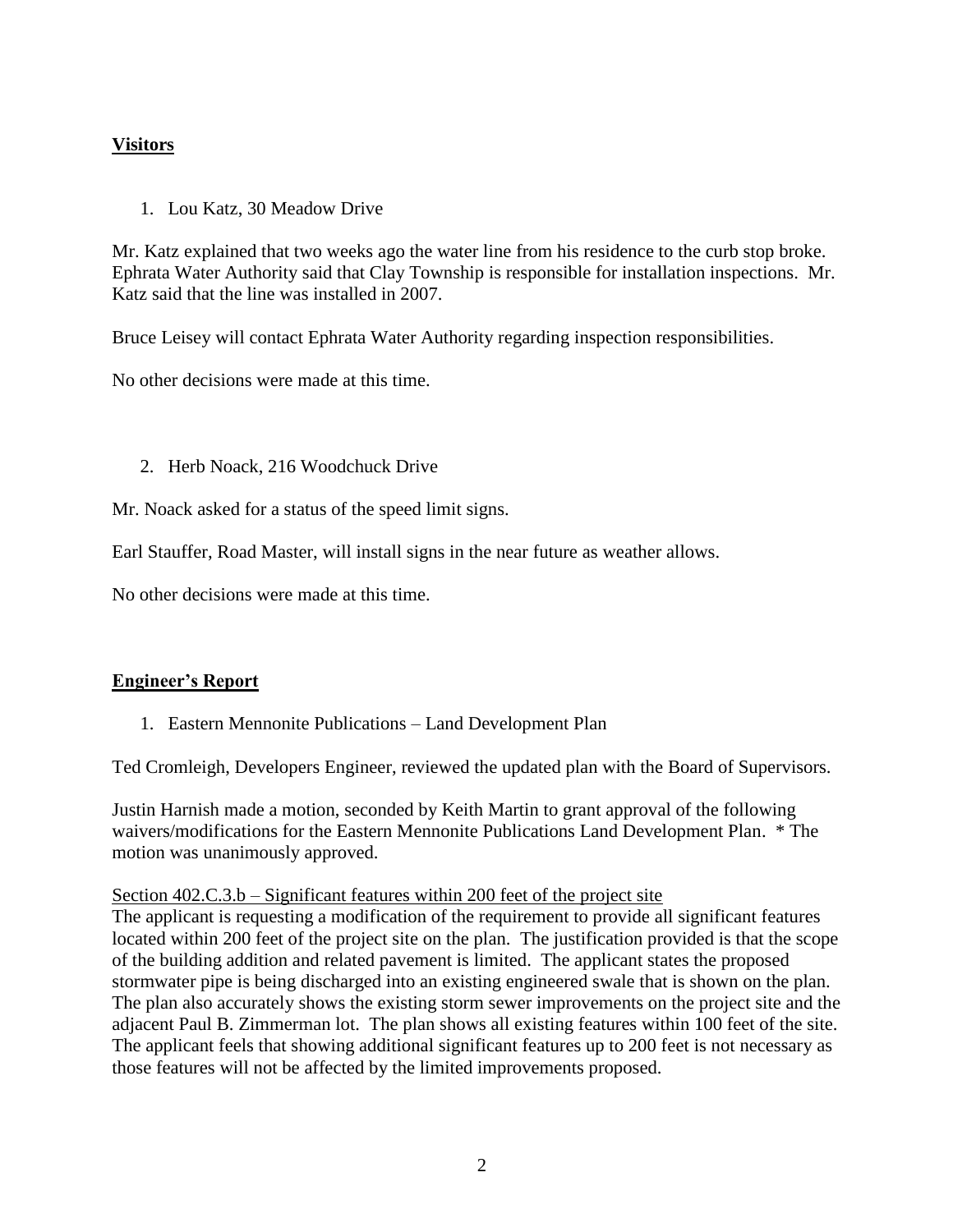### Section 409.B.3 – Environmental Impact Statement

The applicant is requesting a waiver of the requirement to provide an environmental impact statement. The justification provided is that the proposed building addition, parking and loading area are all located on existing lawn areas directly adjacent to the existing infrastructure. The wetland report has indicated there are no wetlands on the property. The applicant also feels that the exiting use and proposed improvements won't result in any undue and/or extraneous noise, vibration, odors, dust, fumes or air pollution.

Section 603.A.1.j – Parking lots with more than 20 spaces shall be provided with raised curbing The applicant is requesting a modification of the requirement to provide raised curbing in parking lots with more than 20 spaces. The applicant indicates that the existing parking lot has 20 spaces and the project proposes to add six (6) additional spaces. The existing parking area does not have raised curbing and the parking lot is designed to sheet flow the stormwater runoff. The applicant also states that concrete wheel stops are proposed on the new parking, this is consistent with the existing parking area.

#### Section 603.A.2.b – Parking requirements within the Limited Industrial District

The applicant is requesting a waiver of the requirement to meet the parking related requirements of the Limited Industrial District. The justification provided is that the Township has deemed the side of the building where the door and existing parking lot is as a front yard. The plan only proposes six (6) additional spaces in the parking lot that currently has 20 spaces.

### Section 603.A.2.e – Parking shall not be located closer than 30 feet to the Building The applicant is requesting a modification of the requirement that parking spaces shall not be located closer than 30 feet to a building. The proposed layout has a 22 foot separation distance. The justification provided is that the proposed parking is an extension of an existing parking lot that was permitted far closer to the building than is proposed at this time.

# Section 603.B.1 – Sidewalks along Wood Corner Road

The applicant is requesting a deferral of the requirement to install sidewalks along Wood Corner Road. The applicant indicates that sidewalk wee deferred in 2009 when the lot and existing building plans were approved. The applicant wishes to continue the deferral until the time that the Township requires them to be installed. The plan includes a plan not on Sheet 1.

Sidewalks will be deferred until the time that road improvements are made and all property owners install sidewalks along Wood Corner Road.

### Section 609.F.2.a – A 30 foot planting strip around the perimeter of the property and a 50 foot planting strip adjacent to residential uses

The applicant is requesting a modification of the requirement to provide a 30 foot planting strip around the perimeter of the site and a 50 foot planting strip adjacent to residential uses. The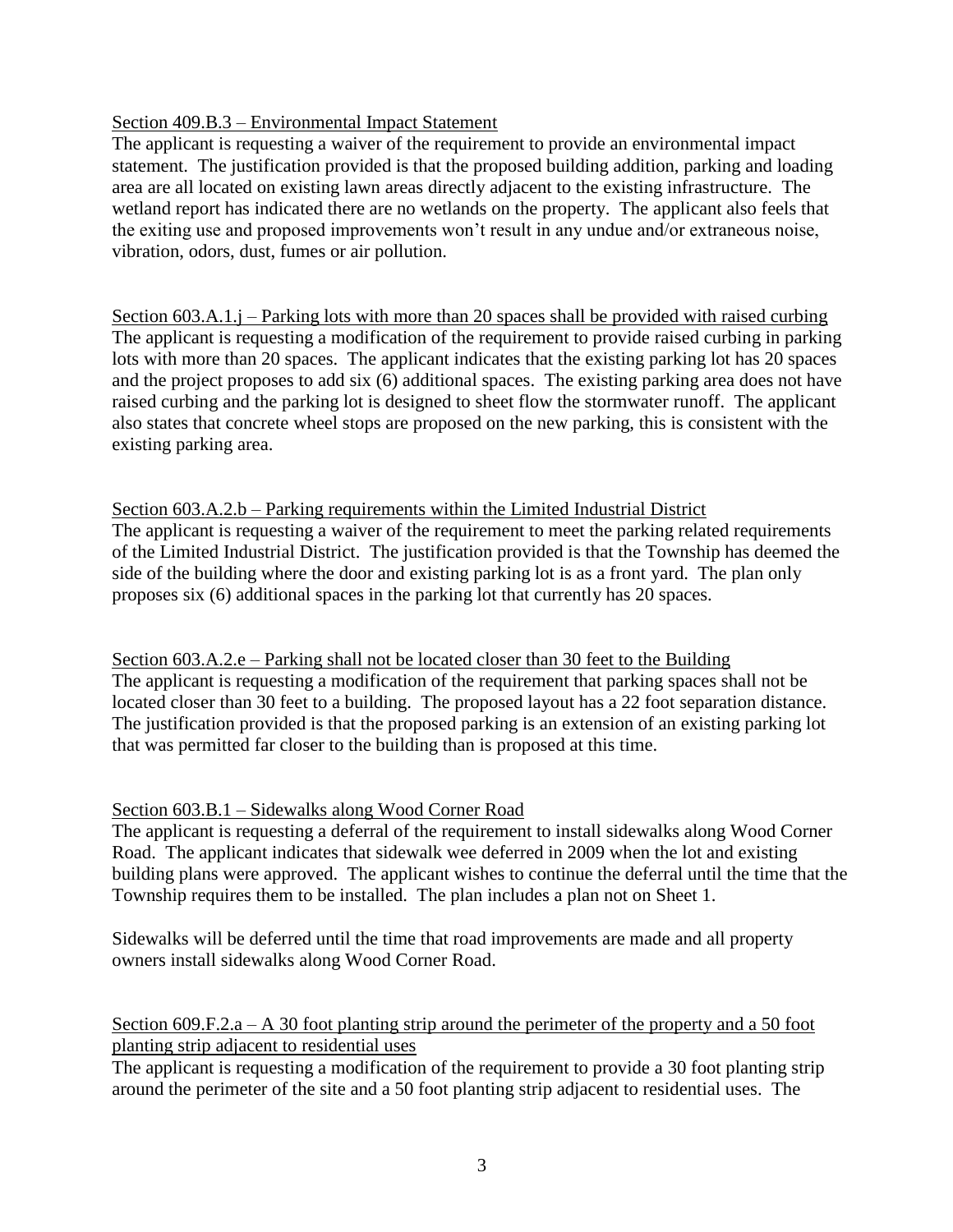justification provided is that a mixture of shrubs and shade trees has been provided in lieu of the landscaping required by the ordinance. Also the applicant has provided signed exhibits from the adjacent homeowners: Mahlon H & Esther Mae Herr, Arlene Zimmerman, Gary L & Barbara A Martin, and Eugene and L Leane Musser stating that the do not wish to have the landscaping installed that will block their view from the adjunct scenery. The applicant also notes that a similar request was made and granted for the prior subdivision/land development plan submission for the site. The site is presently completely developed, and the applicant feels that the proposed expansion represent minor changes to a small area of the site.

### Section 612.B.4 – Masonry Building Construction Requirements

The applicant is requesting a waiver of the masonry building construction requirements. The justification provided is that the applicant was granted a waiver in 2000 to construct a building that did not meet the listed requirements. The applicant is requesting that the waiver be granted in order to permit the expansion of the existing building in the same manner.

### Section 613.A – Hydrogeologic Report

The applicant is requesting a waiver of the requirement to provide a geologic report for the proposed site. The applicant indicates that the site is located within carbonate geology; but indicates that there are no infiltration or detention facilities proposed. The applicant has included notes on Sheet 1 regarding the involvement of the Township and a qualified professional should sinkholes develop or be discovered during construction.

Section 403.E.4.f – A Land Development Agreement shall be provided to the Township The applicant is requesting a waiver of the requirement to provide an executed Land Development Agreement. The applicant has agreed to include the necessary language from the Land Development Agreement as to the Stormwater Agreement to be executed by the applicant and Township.

Justin Harnish made a motion, seconded by Keith Martin to grant approval of the Eastern Mennonite Publications Land Development Plan contingent on compliance with the Hanover Engineering letter dated 1/23/13, a Cost Opinion Guarantee in the amount of \$53,213.39, a Memorandum of Understanding regarding Improvement Guarantee, and a Stormwater Management Agreement. \* The motion was unanimously approved.

# 2. Willis & Joanne Lefever Revised Storm Water "As Builts"

Bob Lynn reviewed the Hanover Engineering letter dated 8/30/12 with the Board of Supervisors.

Justin Harnish made a motion, seconded by Keith Martin to accept the Lefever "As Built" Plans. \* The motion was unanimously approved.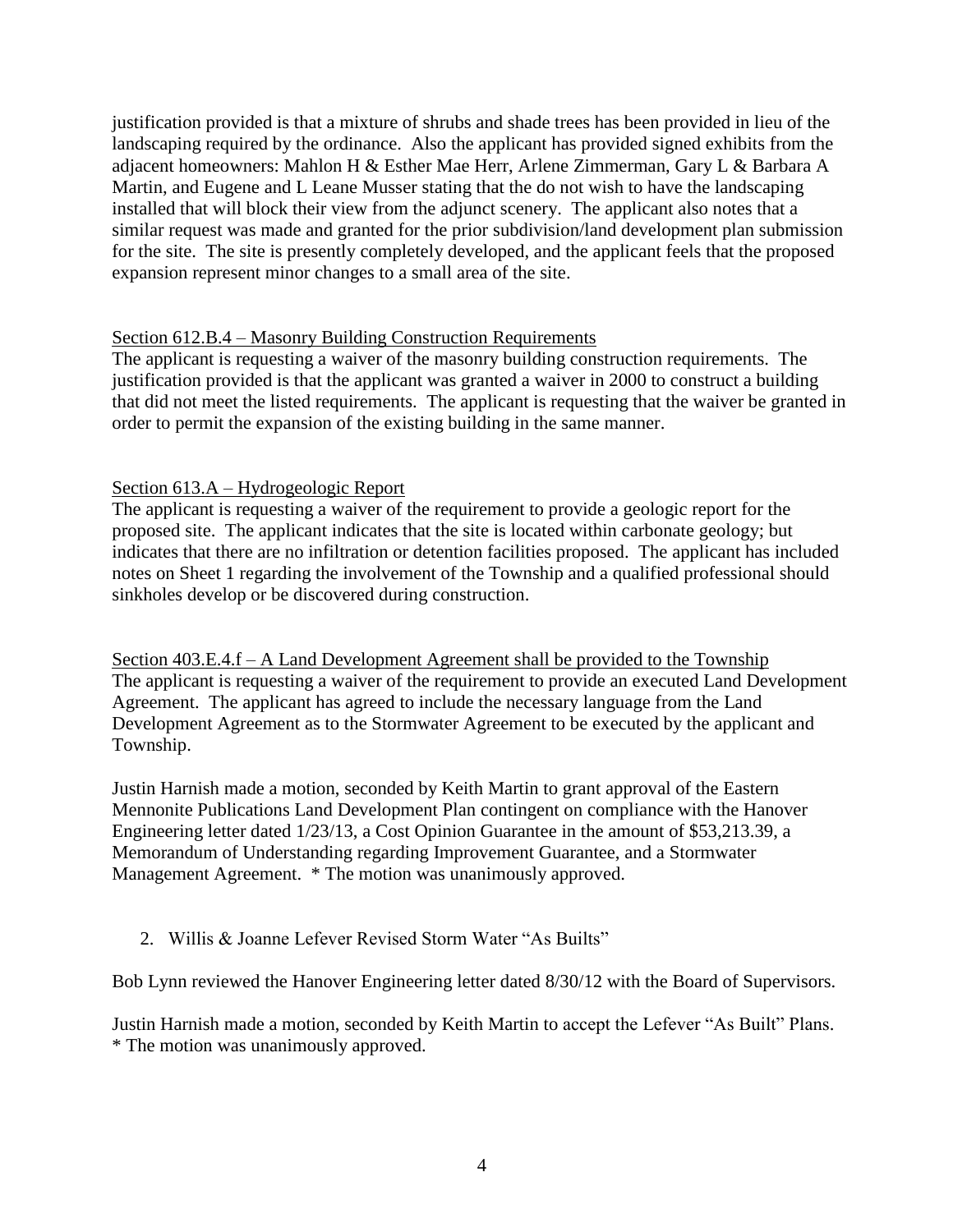3. Hometowne Square Final Plan Phase II – Time Extension

Justin Harnish made a motion, seconded by Keith Martin grant a 90 day time extension to render a decision on the Hometowne Square Final Plan Phase II. The new deadline is May 18, 2013. \* The motion was unanimously approved.

4. Charity Gardens – Storm Water Pipe Inspections

Bob Lynn reviewed the cost estimates for the televising and joint repairs of the stormwater pipes located in the Clay Township portion of Charity Gardens with the Board of Supervisors.

Keith Martin made a motion, seconded by Justin Harnish to televise only the 2,821 feet of pipe located in the Township right-of-way and televise, pressure check and repair, if needed, the 209' in easements which are the responsibility of the Home Owners Association. \* The motion was unanimously approved.

### **New Business**

1. Approve 2012 Municipal Waste Load Management Report (Chapter 94)

Keith Martin made a motion, seconded by Justin Harnish to approve forwarding the 2012 Chapter 94 Report compiled by Clean Water to DEP. \* The motion was unanimously approved.

2. Park & Rec Grant

Keith Martin made a motion, seconded by Justin Harnish to approve attendance at DCNP CR P2 in Enola, PA on Wednesday, February 13, 2013 to prepare for applying of grant funds for the new Snyder Park. \* The motion was unanimously approved.

3. Traffic Concerns on Clay School Road

Bob Lynn and Earl Stauffer are gathering information to discuss with the Board of Supervisors.

4. Penn-Dot Issues

Residents along Mt Airy Road and Kleinfeltersville Road have informed the Township Manager of stormwater concerns.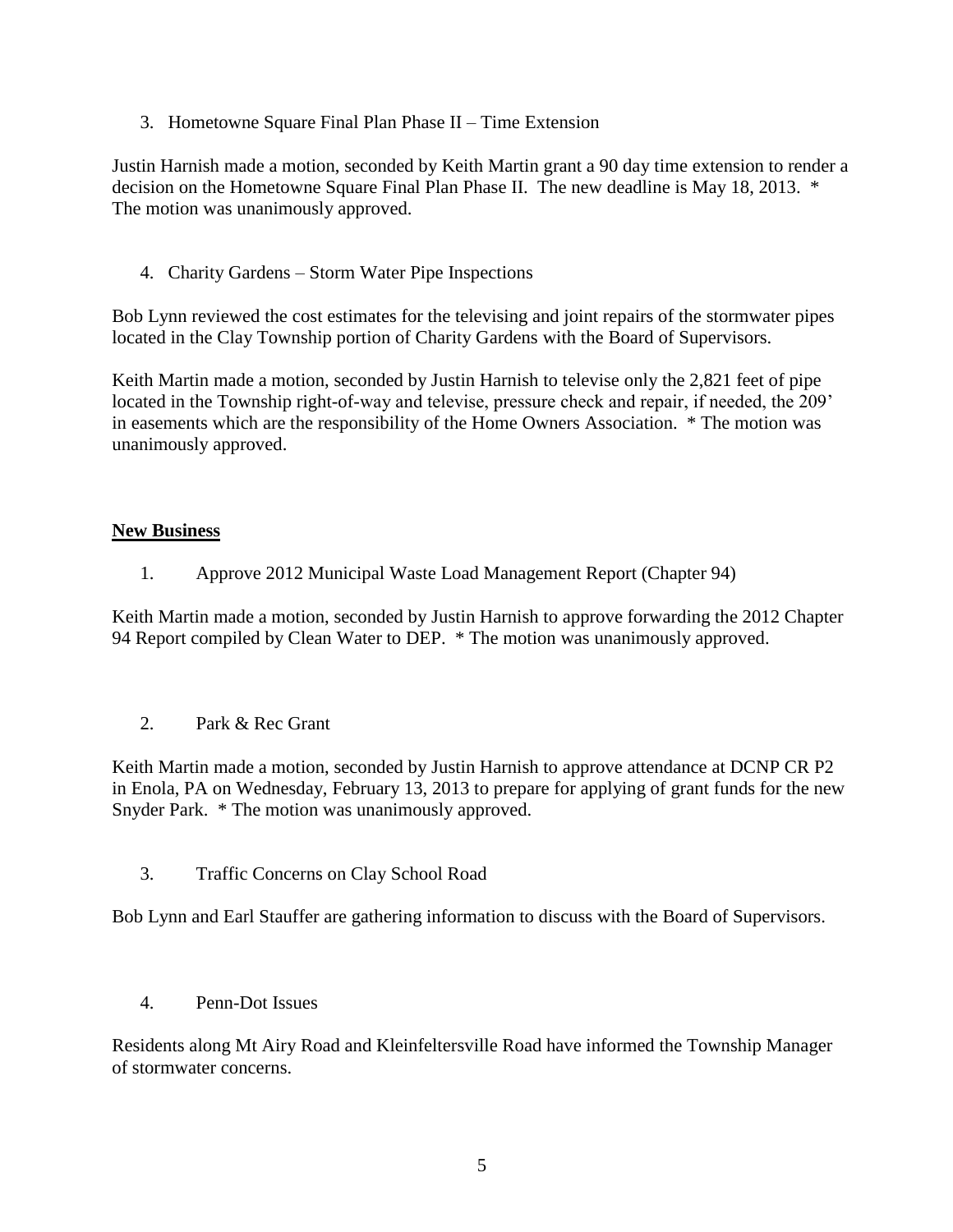The Board of Supervisors authorized The Township Manager to contact Penn-Dot to discuss issues.

# 5. Approve Advertising for Bids

Justin Harnish made a motion, seconded by Keith Martin to approve advertising for paving upper parking lot and additional advertising for the park parking lot. \* The motion was unanimously approved.

# **Visitors – Cont**

3. Dale Ulrich, 505 W Church Road

Mr. Ulrich voiced his displeasure with the fact that the Board of Supervisors was a party to the Kevin & Robin Ulrich zoning hearing and the manner in which the Township Representatives participated in the hearing.

After discussion, the Board of Supervisors authorized the Township Manager to obtain a copy of the hearing transcript for review.

No other decisions were made at this time.

# **Executive Session**

Justin Harnish made a motion, seconded by Keith Martin to enter into Executive Session at 9:00 PM to discuss personnel issues. \* The motion was unanimously approved.

Justin Harnish made a motion, seconded by Keith Martin to exit Executive Session at 9:45 PM. \* The motion was unanimously approved.

No decisions were made at this time.